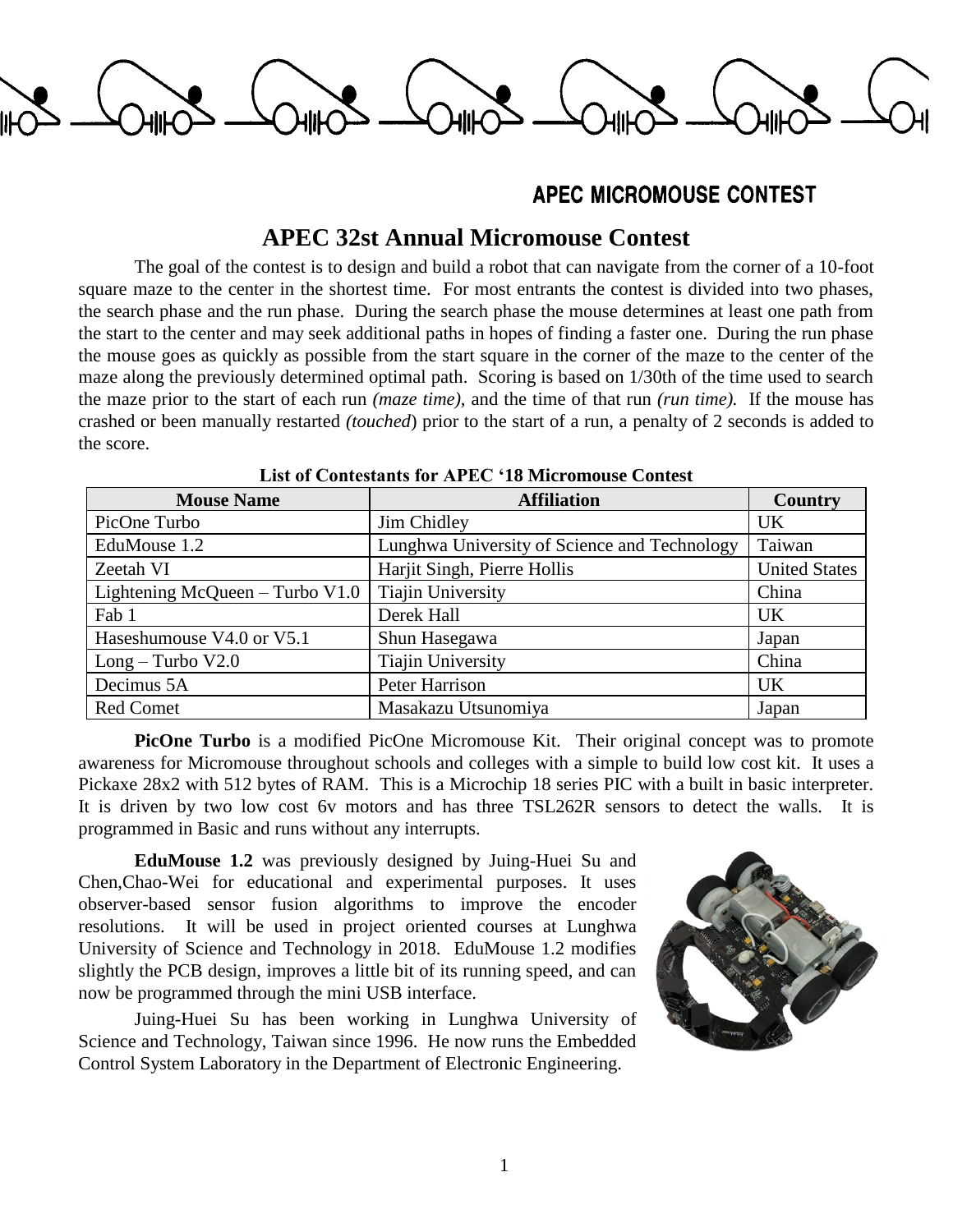| <b>EduMouse Specifications</b> |                                        |  |
|--------------------------------|----------------------------------------|--|
| Length/Width/Height/Weight     | $100$ mm/89mm/24mm/~ $110g$            |  |
| Drive Motor                    | JD20-L002A229-1 x 2                    |  |
| Tire size/ Gear ratio          | Diameter: 24mm, Width: 9mm/45:9        |  |
| <b>CPU</b>                     | dsPIC 33EMU806                         |  |
| Flash ROM/ On chip RAM         | 128KB/64KB                             |  |
| Wall Sensor/ Gyro              | OSRAM SFH4550 x 4, TSL262 x 4/ MPU6500 |  |
| Top/turn speed/ Display        | $1.5m/s$ , $50cm/s$ , / RGB x 2        |  |
| <b>Power Source</b>            | Li-Polymer 240mAh $2S(7.4V)$           |  |

**Zeetah VI** was designed and built by Pierre Hollis and Harjit Singh. Zeetah VI implements a four wheel drive system. The mouse uses the STM32F103 microcontroller. Power comes from two LiPo 100 mAh cells. The motors are MicroMo 1717T003SR with IE-512 encoders. The mouse measures 92 mm x 74 mm and weighs 82 g.

**Lightening McQueen – Turbo V1.0** was designed by Shuai Zhang, Yadong Li and Zhangqi Kang, who are students at the School of Electrical and Information Engineering, Tianjin University. It is an updated version of "Lightening McQueen" with a suction fan.

**Long – Turbo V2.0** was designed by Yao Zhao, Jiashuo Liang and Xiangkun Li, who are students at the School of Electrical and Information Engineering, Tianjin University. It has been improved from its former version - "Long", with a suction fan to enhance its speed and stability. It was the champion of the "2017 Micromouse Contest for University Students" in Tianjin, China.

| <b>Robot Name</b>       | $Long-Turbo V2.0$           | Lightning McQueen - Turbo V1.0    |
|-------------------------|-----------------------------|-----------------------------------|
| Length/Width            | 99mm/78mm                   | 99mm/77mm                         |
| Height/Weight           | 34mm/117g                   | $35.5$ mm/ $115g$                 |
| Drive Motor             | FAULHABBER 1717T-           | FAULHABBER 1717-006SR+IE2-1024 *2 |
|                         | 006SR+IE2-512 $*2$          |                                   |
| <b>Motor Driver</b>     | <b>MAX4427</b>              | <b>MAX4427</b>                    |
| Vacuum Motor            | CHAOLI8520(7.0V)            | CHAOLI8520(7.0V)                  |
| Tire Size               | Diameter:22mm, Width: 8.5mm | Diameter: 22mm, Width: 8.5mm      |
| <b>CPU</b>              | STM32F405RGT6               | STM32F405RGT6                     |
| Gyroscope               | ADXRS620                    | ADXRS620+LY3200ALH                |
| <b>Power Source</b>     | LiPo 200mAh $2S(7.4V)$      | LiPo 200mAh 2S(7.4V)              |
| <b>Infrared Emitter</b> | SFH4550 *6                  | SFH4550 *6                        |
| <b>Infrared Sensor</b>  | TPS601A *6                  | TPS601A*6                         |
| Max Speed               | 4.0 <sub>m/s</sub>          | 4.2m/s                            |
| Turn speed              | $1.8 - 2.2$ m/s             | $1.8 - 2.4$ m/s                   |
| <b>User Interface</b>   | Button + Buzzer + $8*LED$   | Button + Buzzer + $10*LED$        |

*Technical information for the Tianjin University Entries*

**FAB 1** parodies the Thunderbird's pink Rolls Royce. It uses a STM32 processor running at 72 MHZ with 96k of RAM. It has 6 TSL262R sensors and 100mAh LiPo batteries. The total weight of 100g is driven by six powered wheels, allowing the mouse to accelerate and decelerate at much higher speeds. The two centre wheels are mounted 0.5mm lower than the others, allowing uncompromised high speed cornering. It measures  $115mm(L)$  x  $75mm(W)$  x  $22mm(H)$ .

**Haseshumouse V4.0 or V5.1** was built by Shun Hasegawa from Japan. At the time the program was printed, he had not decided which mouse he wanted to run. Ver 3.0 which he ran at APEC '15 had two counter rotating vacuum fans so whichever one he decides to run should be interesting.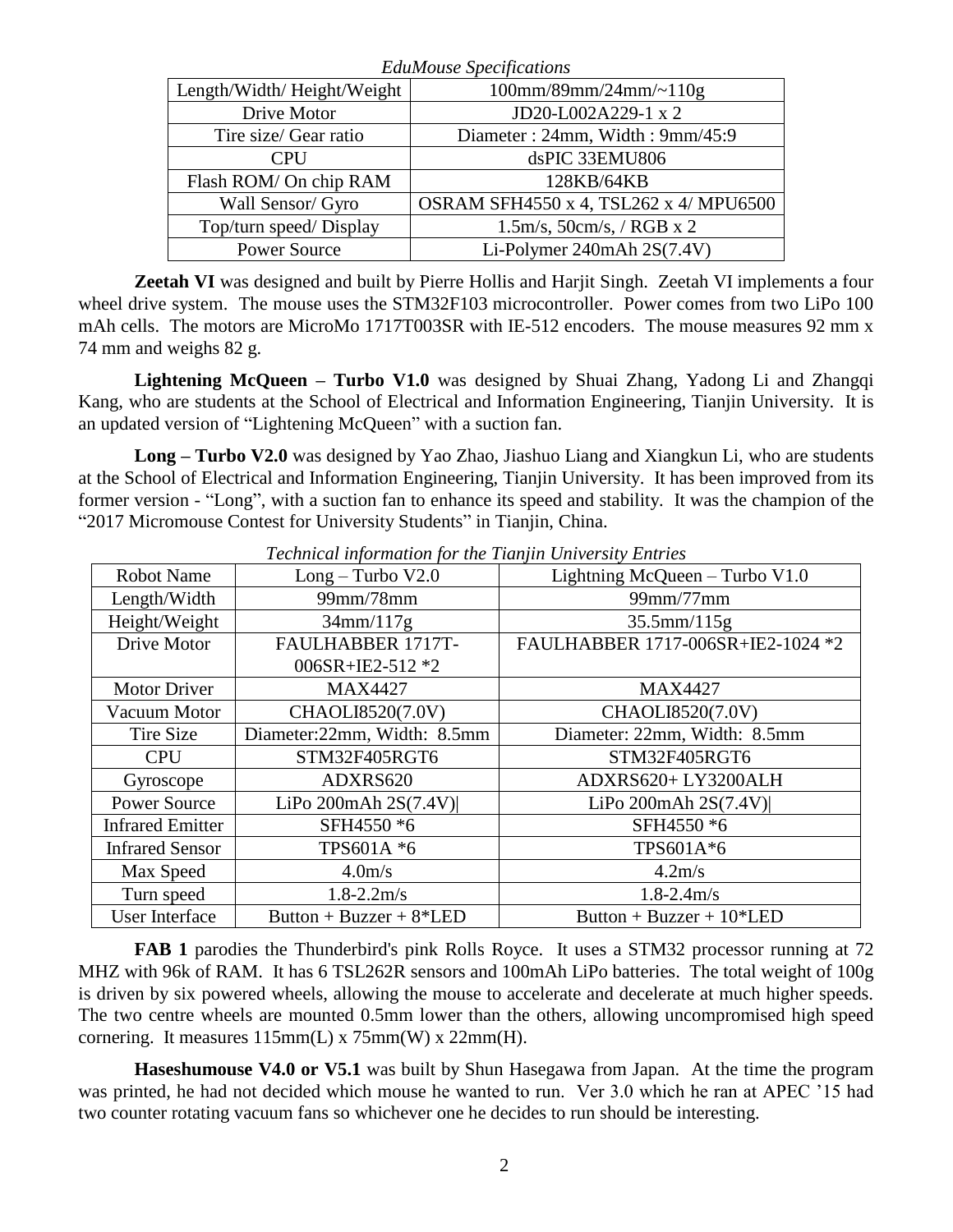**Decimus 5A** is a classic (full size) micromouse by Peter Harrison from the UK. It came second in the 2017 All Japan contest. Using the common four-wheel drive layout, this model sports a fan which creates a low pressure area under the mouse to provide additional downforce equivalent to more than twice the weight of the mouse and corresponding increased grip.

That amount of additional grip gives a significant increase in performance. Cornering can be 50% faster with centripetal accelerations approaching those found in F1 racing cars. Nearly 6g has been achieved in testing. In a straight line, Decimus 5A could out accelerate a Tesla Roadster - until Elon Musk strapped one into a rocket.

Faster runs requires stronger parts in case of accident and new magnesium alloy motor mounts and heavy duty Delrin wheels help to ensure survivability. No crumple zones here.

The ARM cortex M4 processor is an STM32F407 with 1Mbyte of flash and 192kbyte RAM. Running at 144MHz, it performs all the navigation, solver and control functions using floating point throughout while still only taking up less than 10% of the available processor power.

Improvements to the searching and pathfinder algorithms attempt to find the most effective route by taking into account the mouse dynamics and the need to search as fast as possible. New turning and navigation algorithms have contributed to better stability through the run.

| Designer          | <b>Peter Harrison</b>                       |
|-------------------|---------------------------------------------|
| <b>Dimensions</b> | 76mm x 97mm                                 |
| Weight            | 115g                                        |
| <b>MCU</b>        | STM32F405RG @144MHz                         |
| Gears             | 35:10 mod.3                                 |
| Wheels            | 4 x 22mm x 8mm                              |
| Turn speed        | $2400$ mm/s max                             |
| Acceleration      | $28 \text{ m/s/s}$ max                      |
| Top Speed         | $5 \text{ m/s}$ max.                        |
| IR                | SFH4550/TEFT4300 x4                         |
| <b>Motors</b>     | Faulhaber 1516T003SR with IEH2-512 encoders |
| Motor driver      | 1x DRV8835 drives both motors               |
| <b>Battery</b>    | 2S LiPo 240mAh 25C                          |
| Gyro              | Invensense MPU-6000                         |

*Technical information for Decimus 5A*

**Red Comet** is extremely small size mouse equipped with 4 wheels and suction fan. My previous mouse (APEC 2015) is heavy and big. To improve this, I reconsider all parts. Most mechanical parts (include gears) were made by home CNC & lathe. As a result, this mouse is 1/4 lighter and smaller than previous model. The advantage of this small mouse can turn quickly with small torque and reduce the risk of bump into wall.